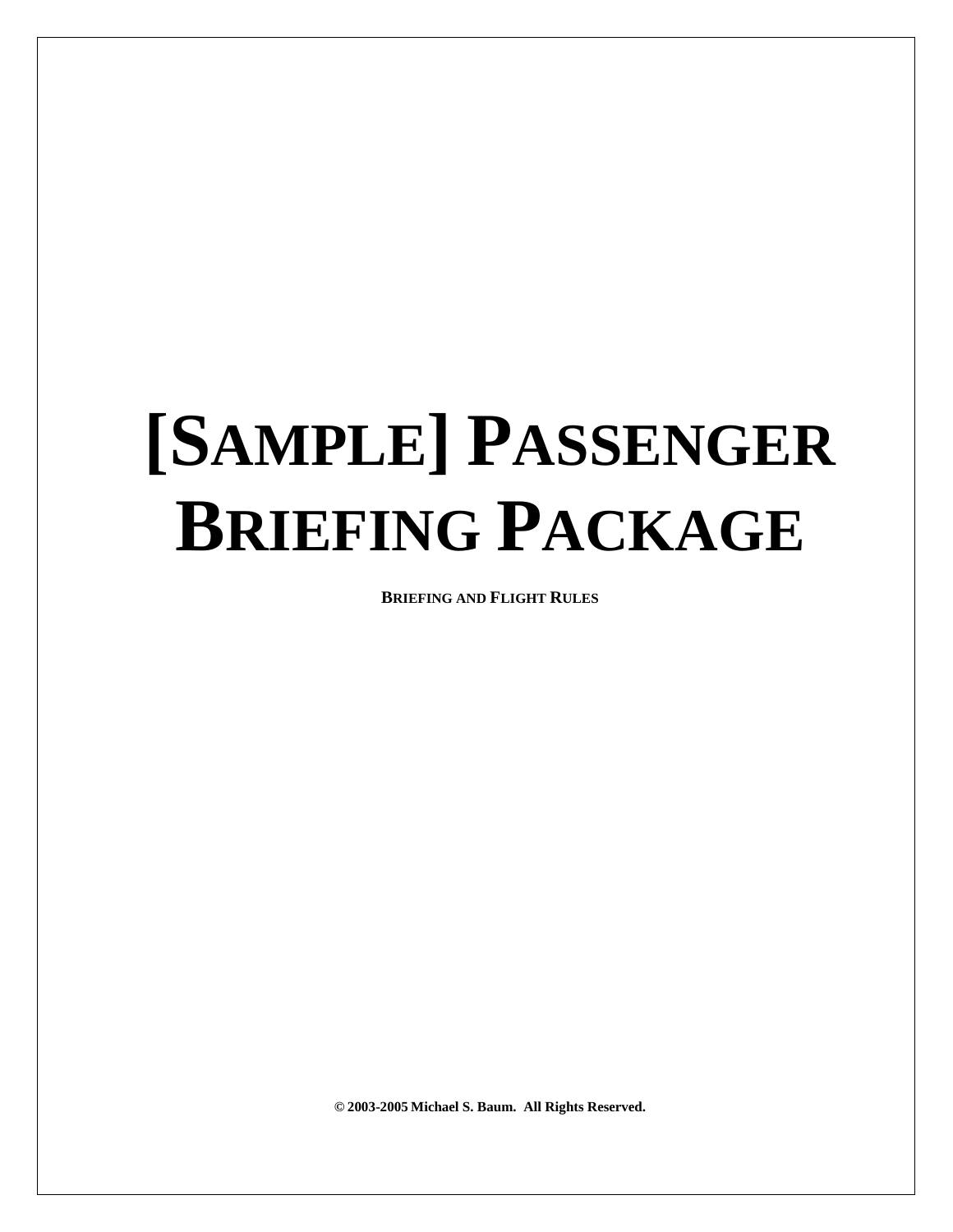#### **INTRODUCTION**

#### **TO THE**

# **PASSENGER BRIEFING PACKAGE**

Soon, you will be welcomed aboard my private airplane, for what I hope will be a rewarding trip. You will find that it is very different from flying as a passenger on an ordinary commercial airplane. I hope that you discover, in our brief trip, the joy of flying that I have found in my flying experiences.

Before we depart, however, I want to provide you with some critical information to help you understand what flying in a private airplane involves. I also want to make sure we both understand the rules for our flight and the conditions under which I am agreeing to take you with me. For that reason, I am giving you this *Passenger Briefing Package* to review and sign.

This Passenger Briefing Package talks about what you can expect when flying with me, items I want to tell you for our safety and comfort, and the flight rules I expect you to follow when you are in the plane with me. It also mentions some of the risks you may face. It also includes a "Fact Sheet" presenting information about the aircraft, pilot and references to available information resources.

I ask you to read the Passenger Briefing Package carefully so that you are informed about the experience of flying on a private airplane with me. I hope this material demonstrates my commitment to safety, comfort and fairness. I believe you ultimately will feel more comfortable flying with me after you are informed fully about what it involves. And I truly look forward to our time in the skies together.

 $-[Pilot'sName]$  -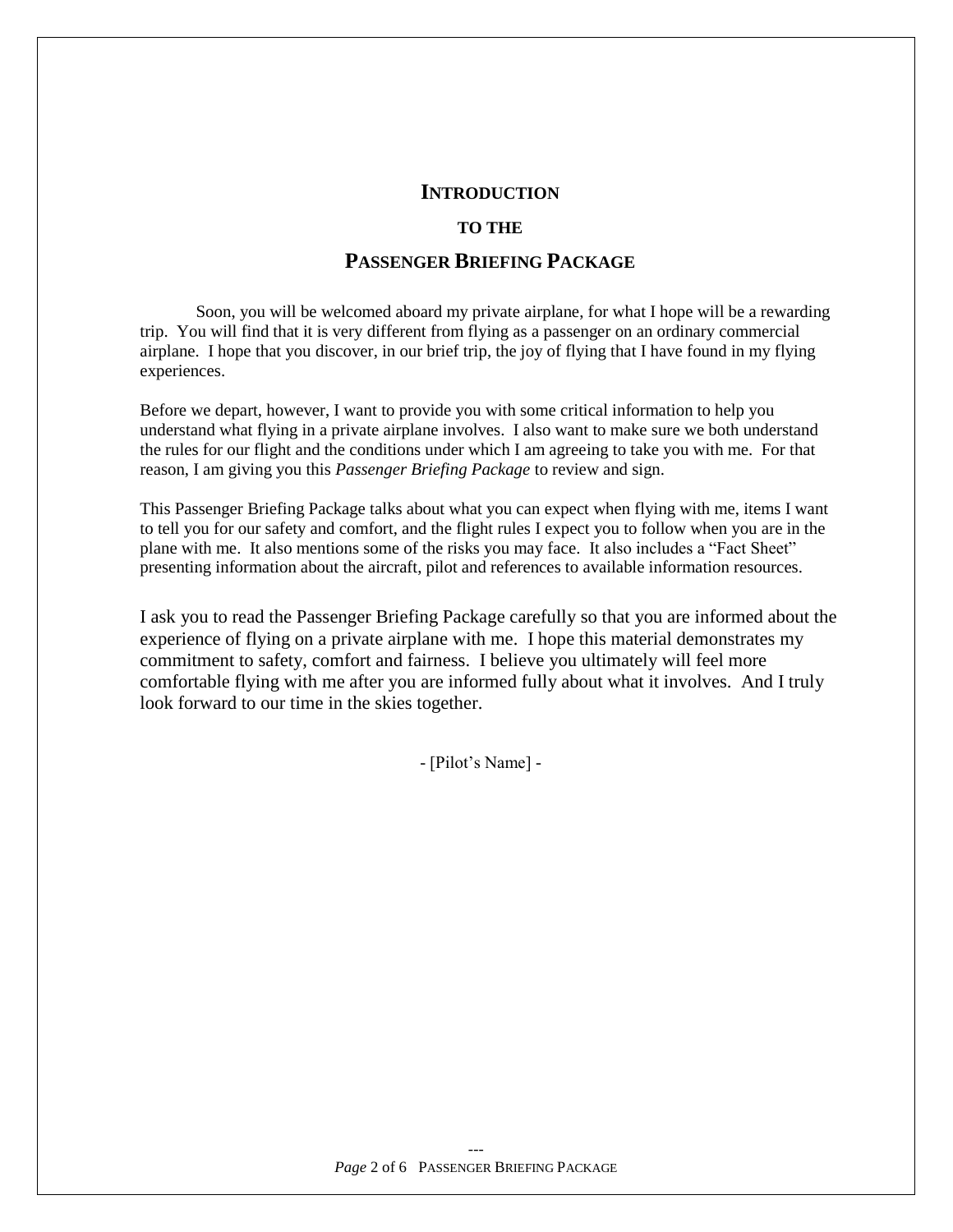# **PASSENGER BRIEFING AND FLIGHT RULES**

# **Preflight Briefing:**

*To ensure your in-flight comfort and safety, please carefully review this Passenger Briefing***.** Ask the pilot to explain anything that is unclear. He will review this document with you before the flight, as well as any unique risks of the intended flight.

Safety is your pilot's primary concern! Nevertheless, you should be aware that accidents can occur **and result in personal injury (mental or physical), property damage or death.** IF YOU ARE UNWILLING TO ASSUME THE RISK OF FLYING IN A PRIVATE PLANE, PLEASE DON'T!

*Insurance:* The pilot maintains an aviation liability insurance policy for a maximum of one million dollars (\$1,000,000.00) per incident (for death or injury to passengers and others). There is no guarantee that recovery is possible from the pilot's insurance policy. If you find this coverage inadequate or the uncertainty of recovery unacceptable, you must obtain a separate insurance policy or decline to fly.

#### *Before you Arrive at the Airport***:**

- **Weight and Balance-** Please be prepared to provide to me your fully clothed weight and the packed weight of each piece of luggage you desire to bring. Keep luggage weight and size to a minimum. Soft bags (such as duffel bags) are preferred for flexible loading.
- $\checkmark$  **Clothing-** Bring clothing appropriate for the route. Also, weather may vary considerably following departure. Wear light shoes or sneakers (pack hiking boots and weather gear if a mountain flight). Sunglasses and hat/visor are advisable. Avoid polyester clothing for fire safety.
- $\checkmark$  Liquids-Restrict consumption of liquids prior to and during the flight (especially diuretics such as coffee, tea, and alcohol). There is no toilet on the plane! The pilot will try to accommodate requests to land for your personal comfort but the timeliness of stops cannot be guaranteed.
- $\checkmark$  **Medications-** Bring essential personal medications (if any) and essential toiletries in the event that we must unexpectedly remain overnight at an unplanned destination.
- **Cosmetics and Oily Substances** Use sparingly to prevent flash burns should we consume pure oxygen.

*Expectations Regarding the Flight:* Please understand that there are neither guarantees that we will reach the intended destination nor that we will return to the departure airport. Weather, mechanical considerations, instructions from air traffic controllers, and the pilot's exclusive independent judgment, among other factors, will control flight operations. Please set your expectations accordingly.

*When You Arrive at the Airport***:** Exercise great caution when near airplanes. Stay away from propellers. Engines and propellers may start unexpectedly, there may be more than one plane within the immediate area, and taxiing airplanes may not become visible until it is too late! Stay close to the pilot and very alert as you cross the tarmac. Do not touch any airplanes or other vehicles.

*Entering the Plane***:** Never stand on the flaps or wings, except as directed. Always hold available handgrips. Enter the plane slowly and attentively.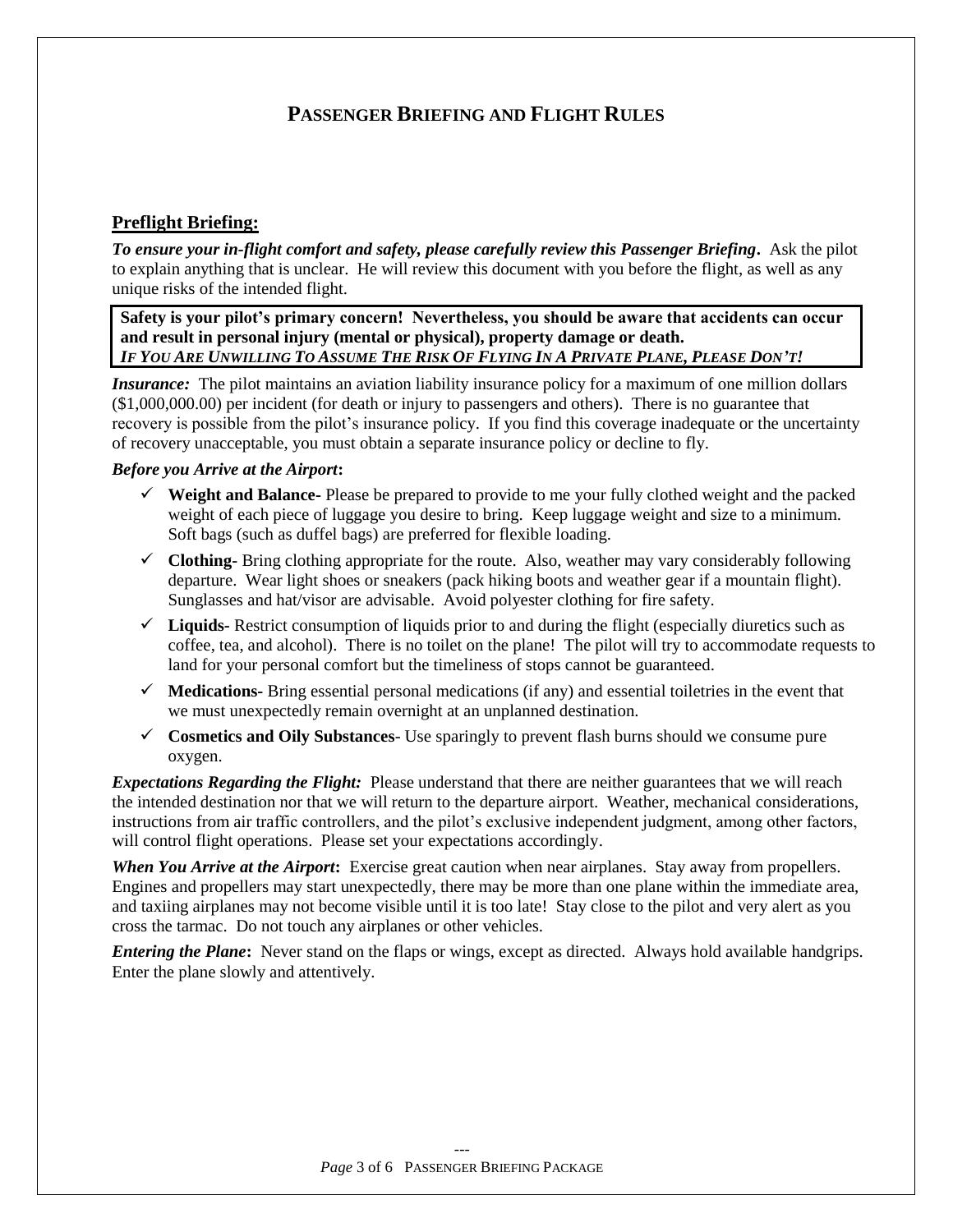## Fact Sheet: About the Aircraft, Pilot, and More...

*The Airplane:* We will be flying in a 2003 SaratogaTC manufactured by The New Piper Aircraft, Inc. The Saratoga is a six-seat, high-performance, single-engine, retractable-gear aircraft. This 300 HP turbocharged (for improved performance) aircraft is equipped with advanced navigation, traffic, terrain, engine and weather avionics. The pilot makes reasonable efforts to complete all FAA mandatory and factory-recommended inspections and maintenance, including voluntary 50 and 100 hour (and frequent informal additional inspections). The aircraft is hangared, secured, and kept clean. No other pilots have access or use of the aircraft. The SaratogaTC is further described at: *<* http://newpiper.com/fleet/saratogaIItc/index.asp **>**.

**The SaratogaTC Aft Passenger Seating The Panel**



*The Pilot:* The pilot holds a Private Pilot, Single-Engine Land and Single-Engine Seaplane Certificate with an Instrument Rating. Information about the private pilot certificate is available at: < http://www.thaviation.com/Ppreq.html/ > and about the instrument rating at: < http://www.ggpilot.com/instrumentrating.htm >.

He has 1,000+ hours of flight time as pilot in command and 500+ hours in type. He also holds complex, high-performance, and tail-wheel endorsements, a mountain checkout, and voluntary Flight Review and Instrument Proficiency Checks every six months, or as dictated by safety considerations. He has also participated in extensive emergency maneuver training (EMT) and aerobatic training, and is training for a commercial certificate. The pilot has no record of aviation-related accidents, deviations, certificate suspensions, revocations or disciplinary actions. The pilot's health is excellent.

*Flight Safety*: Flight safety and risk information is available at: the AOPA Air Safety Foundation: < http://www.aopa.org/asf >, the Aircraft Owners and Pilots Association: < http://www.aopa.org >, GA Serving America: < http://www.gaservingamerica.org/Is\_it\_Safe.htm >, Be A Pilot Program: < http://beapilot.com/brochure/safety.html >, and the National Transportation Safety Board: < http://www.ntsb.gov >.

*Weather***:** Since weather is a major flight safety factor and may impact our travel and recreation plans, you can stay apprised of weather conditions using any of the following resources:  $\frac{\text{http://aviationweather.gov/}}{0.5}$ ,  $\frac{\text{http://www.noaa.gov/}}{0.5}$ , and  $\frac{\text{http://www.weatherchannel.com}}{0.5}$ .

*Airports and Destinations***:** Airport information is available at: < http://www.airnav.com/airports/ >, and fun and interesting "aviation-savvy" destinations and their noteworthy events and festivities are presented at: < http://www.aviatorsguide.com/ >.

*Want to Learn to Fly?*: If so, the following resources are among the best to get you started – and may be enriching to review prior to our planned flight:  $\langle h(t) \rangle$  = http://www.nafinet.org/directory/flight\_lookup.html  $\rangle$ :  $\langle \frac{\text{http://www.aopa.org/learntofly/}}{\text{http://www.bequiplot.com}} \rangle$ , and  $\langle \frac{\text{http://www.bequiplot.com}}{\text{http://www.bequiplot.com}} \rangle$ .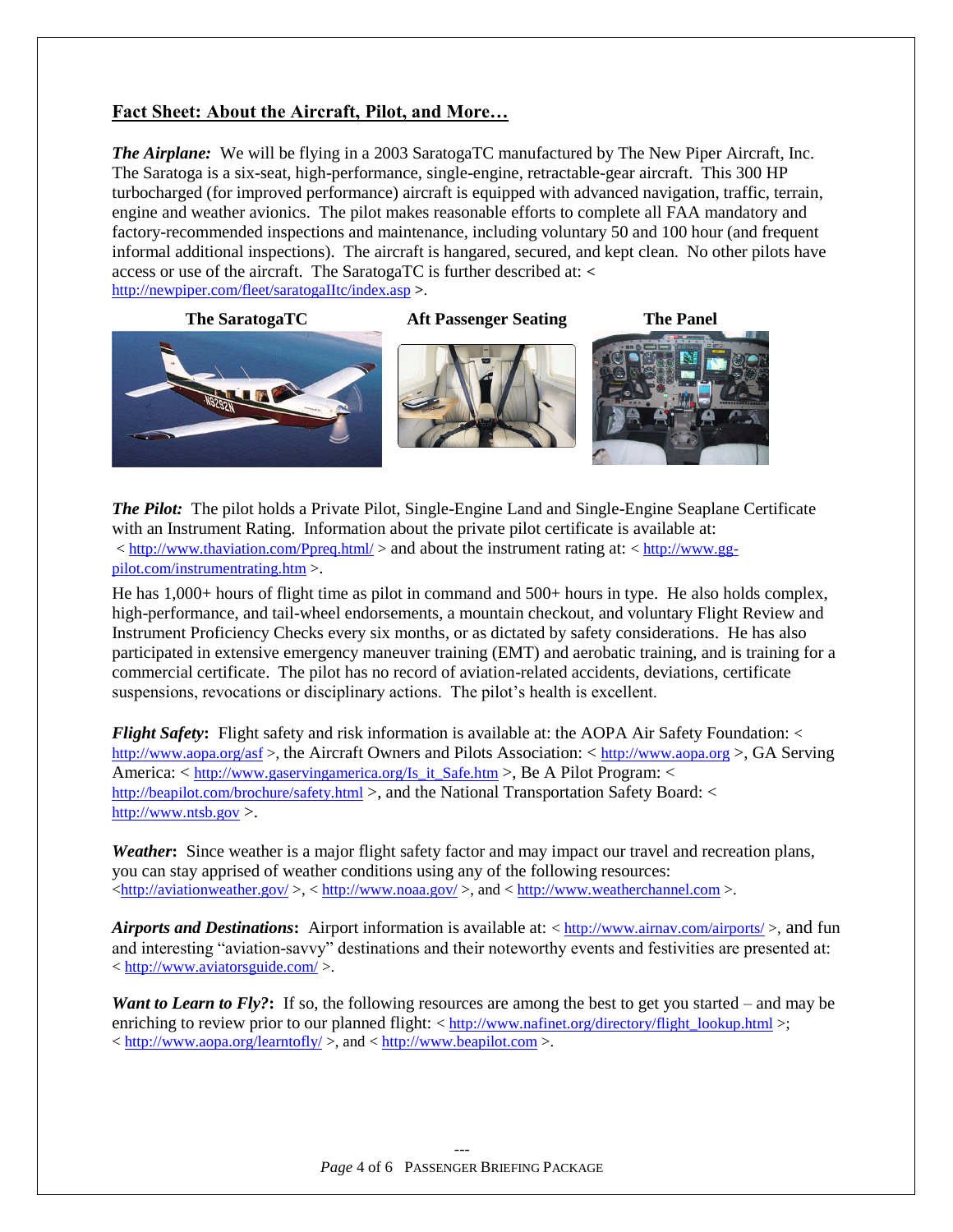### **On-Board Briefing:**

*Seat Belts and Shoulder Straps***:** All passengers must wear seat belts and shoulder straps during taxiing, take-off, and landing. For your safety, please keep them securely fastened at all times. To release the belts/straps, push the red button on the buckle.

*Children:* Older children must occupy a seat and use seat belts and shoulder straps (no seat sharing); younger children/infants require an approved child restraint system (it should say, "THIS RESTRAINT IS CERTIFIED FOR USE IN MOTOR VEHICLES AND AIRCRAFT"). Please bring one for your younger child to the airport. Also, infants generally experience discomfort upon rapid changes in altitude. Nonetheless, quick changes in altitude may be unavoidable.

*Exiting the Plane*: Front Door (right side of front cabin): There is one side door latch - move it to the up position. Rear Door (left side of aft cabin): There are two door latches, one top center and the other bottom front -- first swing open the top latch, then pull on the bottom latch. Please ask to practice opening the doors before our departure.

*No Smoking or Drinking of Alcoholic Beverages:* These activities are prohibited at all times, including in the vicinity of the plane.

*Hazardous Materials***:** Do not board flammable substances or aerosols, such as lighters, lighter fluid, propane, or flammable gasses, strike-anywhere matches, mace, tear gas, hair spray, or dry ice.

*Medications, Drugs and Medical Condition:* If you are taking medications that may impair your judgment or affect normal health, if you have any medical or related conditions/predispositions (including, e.g., anemia, acrophobia, claustrophobia, epilepsy or nervous disorders), or if you wear a hearing aid, please notify the pilot before the flight.

*Illicit Substances:* The use or transportation of illicit substances is strictly prohibited.

*Your Health:* If you become ill or feel any discomfort for any reason, please inform the pilot immediately. Subject to safety requirements and the instructions given to us by air traffic controllers, he will terminate the flight upon your request.

*Air Sickness & Ear Comfort:* Airsickness bags are located in your seat pocket. Locate them when you board, and please have one ready! Separately, for your comfort, clear your ears when descending (by swallowing or chewing) – the airplane is not pressurized.

*Hypoxia (state of oxygen deficiency):* Considered the most lethal of all physiological factors, with symptoms that include dizziness, headache, visual impairment, euphoria, drowsiness, and numbness, hypoxia is preventable by the use of the aircraft's oxygen system or flight at lower altitude. Please notify the pilot immediately if you experience or even think you may have any such symptoms.

*Other Physiological Effects:* There are many physiological effects of flight that you may experience, including: disorientation (when banking or due to G forces), illusions (particularly when in the clouds), "red out" when looking thru the propeller into the sun (about one out of seven passengers may experience it – manifestations range from seeing everything in the color red, to (in extreme cases) seizures).

*Weather***:** If the weather deteriorates or other safety considerations require it, we may need to scrub or terminate the flight prematurely. Don't be too disappointed – You'll get a rain check!  $\odot$ 

*Talking:* Please restrict conversation during taxiing, take-off, and landing. It is good practice for the pilot to keep a "sterile cockpit" (passenger silence) during these critical flight operations. The pilot needs to listen for instructions from airport control towers and control facilities and must remain particularly alert. One exception: because passengers are an important safety resource, please point out (visually) to the pilot all nearby airborne aircraft when you see them.

*Co-pilot's Controls:* If you sit in the co-pilot's seat (right front seat), please do not touch or obstruct the full extension of the yoke (the steering wheel), and other controls. The pilot will demonstrate the full-extension of the yoke so that you can become comfortable with the needed clearances.